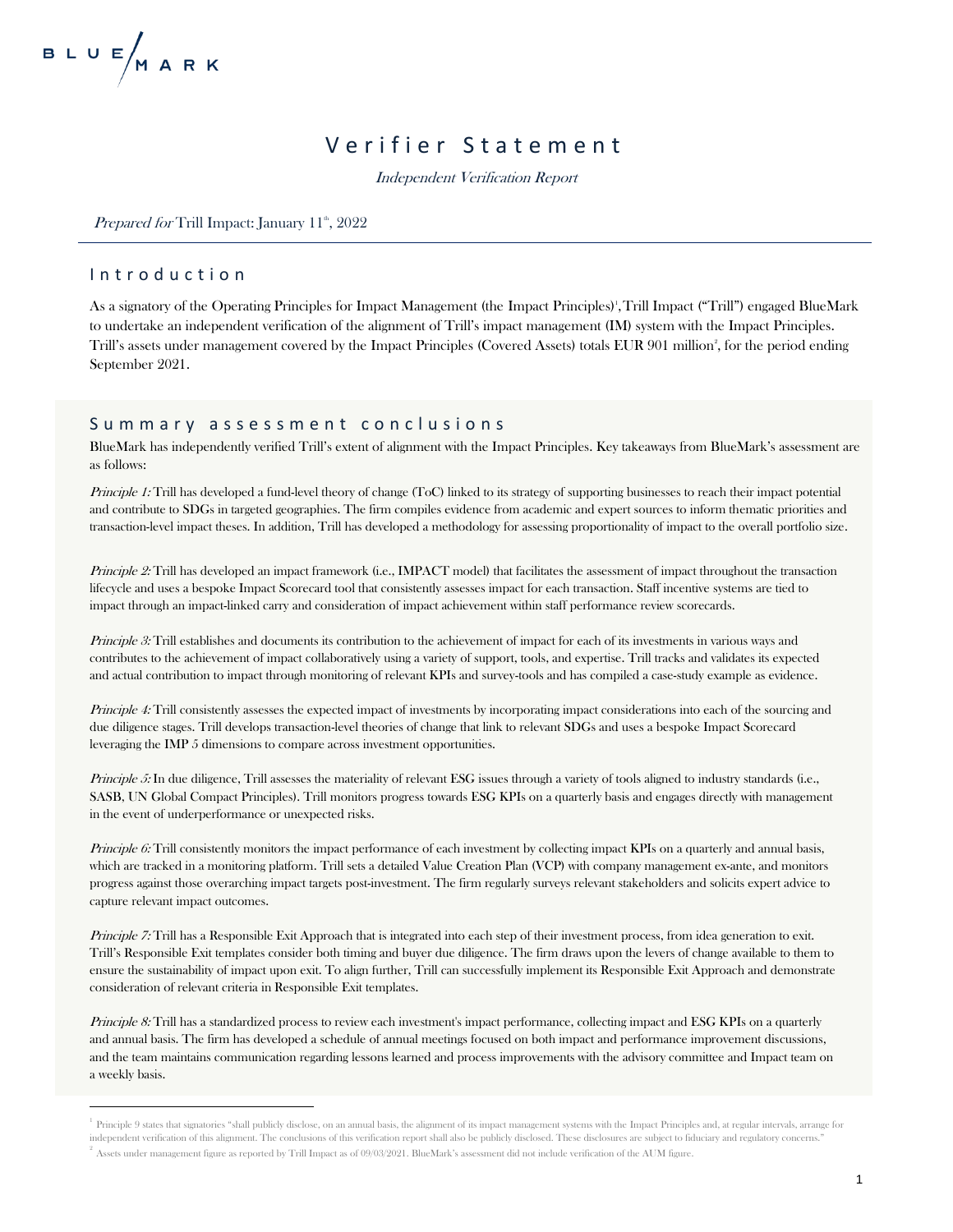# Verifier Statement

Independent Verification Report

Prepared for Trill Impact: January 11<sup>th</sup>, 2022

## D e tailed assessment conclusions

The chart below summarizes findings from BlueMark's verification of Trill's extent of alignment to the Impact Principles, using the following four ratings:<sup>3</sup>

- Advanced (Limited need for enhancement);
- High (A few opportunities for enhancement);
- Moderate (Several opportunities for enhancement); and
- Low (Substantial enhancement required). $^4$

| Principle                                                                                                          | Alignment       |
|--------------------------------------------------------------------------------------------------------------------|-----------------|
| 1. Define strategic impact objective(s), consistent with the investment strategy                                   | <b>ADVANCED</b> |
| 2. Manage strategic impact on a portfolio basis                                                                    | <b>ADVANCED</b> |
| 3. Establish the Manager's contribution to the achievement of impact                                               | <b>ADVANCED</b> |
| 4. Assess the expected impact of each investment, based on a systematic approach                                   | ADVANCED        |
| 5. Assess, address, monitor, and manage potential negative impacts of each investment                              | <b>ADVANCED</b> |
| 6. Monitor the progress of each investment in achieving impact against expectations and respond appropriately      | <b>ADVANCED</b> |
| 7. Conduct exits considering the effect on sustained impact                                                        | H I G H         |
| 8. Review, document, and improve decisions and processes based on the achievement of impact and lessons<br>learned | ADVANCED        |

<sup>&</sup>lt;sup>3</sup> The scope of BlueMark's assessment procedures does not include the verification of the resulting impacts achieved. BlueMark's assessment is based on its analyses of publicly available information and information in reports and other material provided by Trill Impact. BlueMark has relied on the accuracy and completeness of any such information provided by Trill Impact. The assessment results represent BlueMark's professional judgment based on the procedures performed and information obtained from Trill Impact.

<sup>4</sup> The decision to publicly disclose the results of BlueMark's detailed assessment, and the specific ratings assigned to each Principle, is left to the sole discretion of Trill Impact.